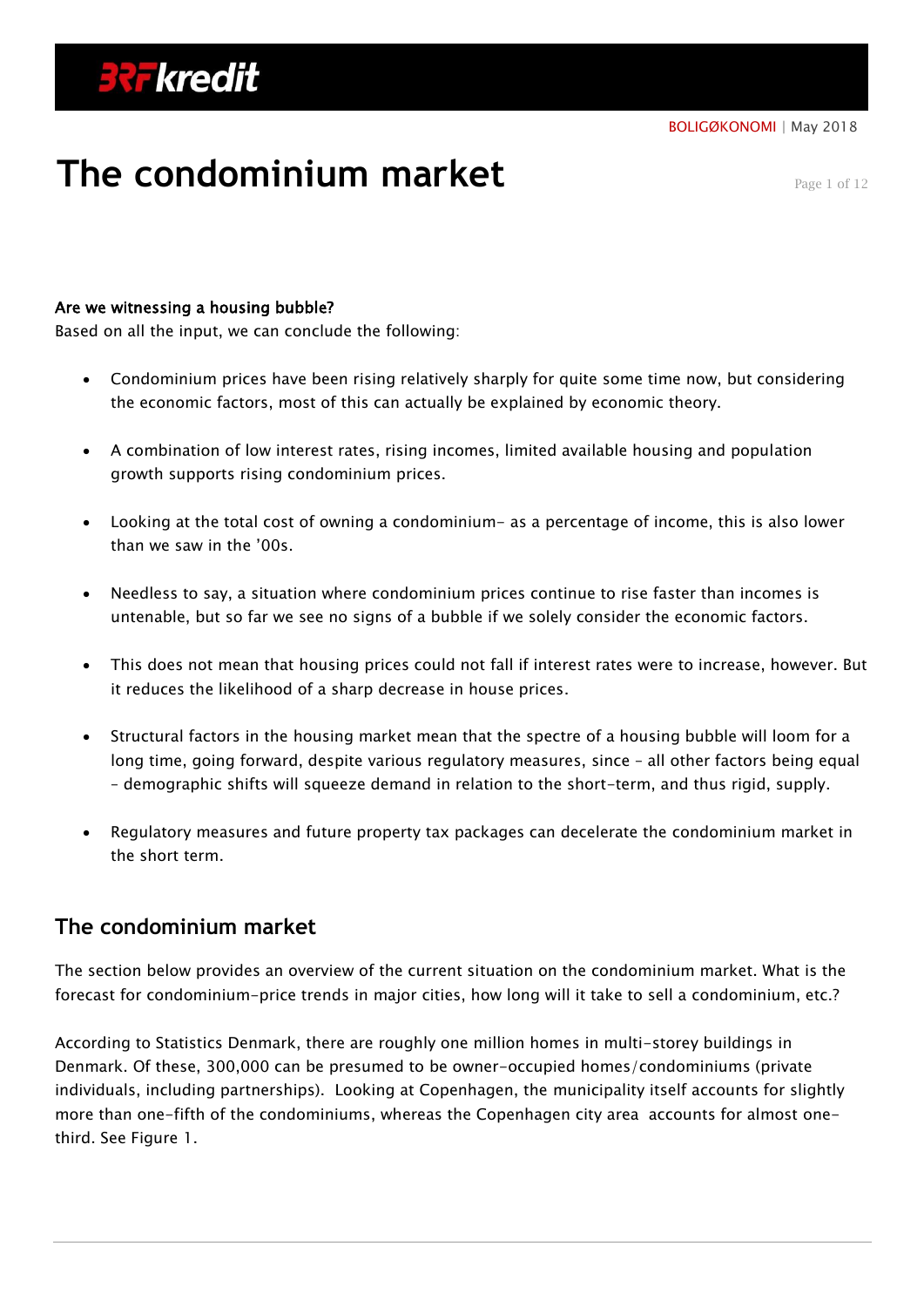BOLIGØKONOMI | May 2018

Page 2 of 12



#### Figure 1: Percentage of the total stock of condominiums

**32F kredit** 

Copenhagen's housing stock comprises a wide variety of homes. According to Statistics Denmark, there are around 394,000 homes on the Copenhagen housing market (Copenhagen city area). This housing stock breaks down into condominiums, cooperative housing, social housing, private rental housing, etc. According to Table 1, showing the various types of housing, it is possible to see that more than 21% of the homes in the Copenhagen city area can be assumed to be condominiums. The largest stock of units comprises private cooperative housing, constituting almost 30%.

#### Table 1: Percentage of the housing stock, Copenhagen city area

|                                                                                                                                                                                                                                       | Single-<br>family | <b>Homes</b> in<br>multi-storey | <b>Residential</b><br>facilities for |              |
|---------------------------------------------------------------------------------------------------------------------------------------------------------------------------------------------------------------------------------------|-------------------|---------------------------------|--------------------------------------|--------------|
|                                                                                                                                                                                                                                       | houses            | buildings                       | students                             | <b>Other</b> |
| Private individuals, including partnerships                                                                                                                                                                                           | 8.3%              | 21.7%                           | 0.1%                                 | 0.1%         |
| <b>Non-profit housing associations</b>                                                                                                                                                                                                | 0.7%              | 18.2%                           | 0.1%                                 | 0.0%         |
| Public limited companies, private limited                                                                                                                                                                                             |                   |                                 |                                      |              |
| companies and other undertakings                                                                                                                                                                                                      | 0.2%              | 11.5%                           | 0.5%                                 | 0.1%         |
| Private cooperative housing associations                                                                                                                                                                                              | 0.2%              | 28.8%                           | $0.0\%$                              | 0.0%         |
| <b>Public authority</b>                                                                                                                                                                                                               | 0.2%              | 1.3%                            | 0.2%                                 | 0.1%         |
| <b>Other or unspecified</b>                                                                                                                                                                                                           | 0.3%              | 5.6%                            | 1.6%                                 | 0.1%         |
| $\sigma$ . $\sigma$ is the contract of the contract of the contract of the contract of the contract of the contract of the contract of the contract of the contract of the contract of the contract of the contract of the contract o |                   |                                 |                                      |              |

Source: Statistics Denmark and in-house calculations

Source: Statistics Denmark and own calculations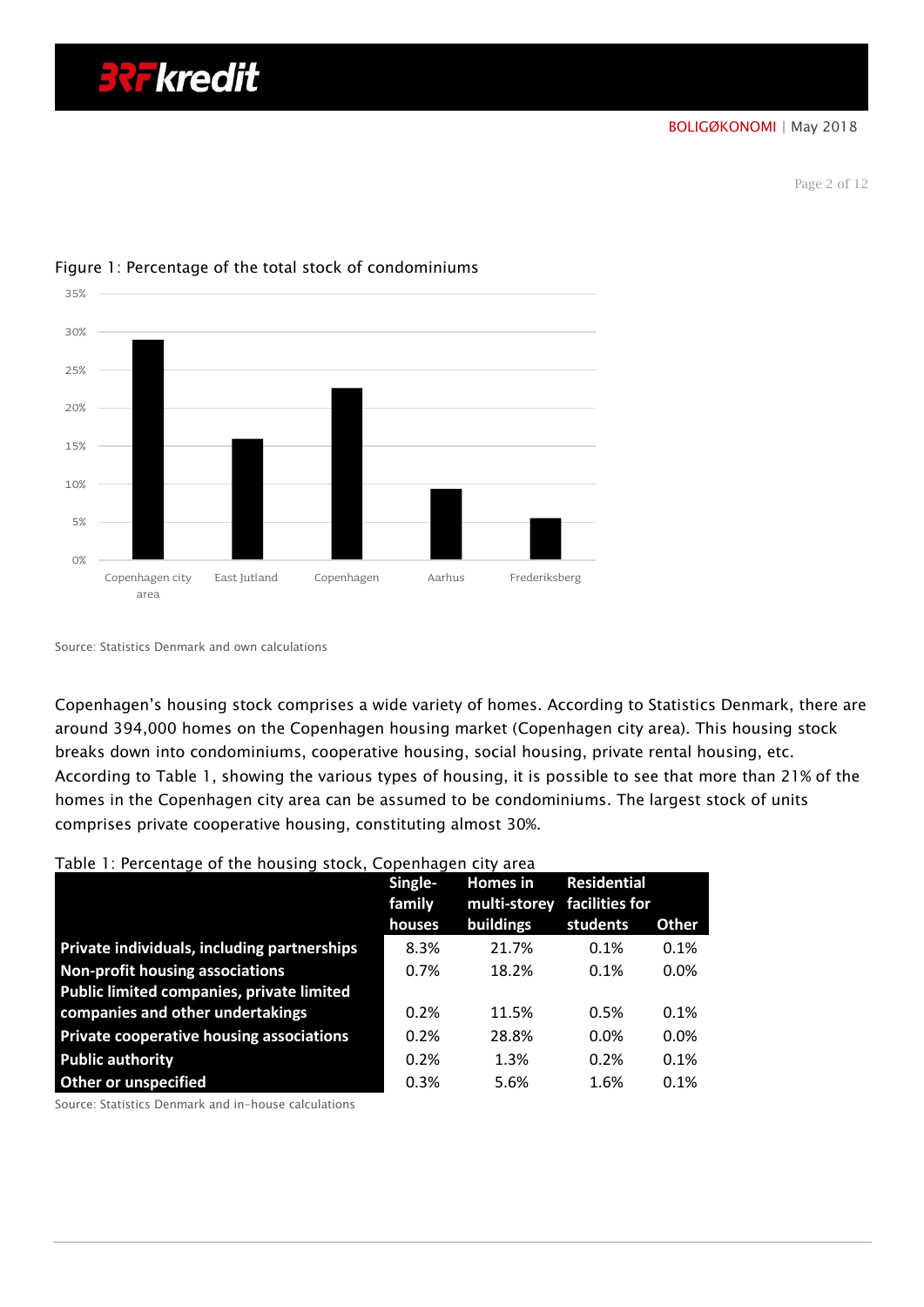## Price trends for condominiums

For quite some time now, condominium prices have been rising relatively sharply, particularly driven by trends in the larger cities. According to Finance Denmark's housing-market statistics, condominium prices have risen by almost 12% in Copenhagen, 6% in Aarhus and 9% and 8% in Odense and Aalborg respectively over the past year. Although price trends have indeed risen relatively sharply in recent years, the current trends are still far less dramatic than in the '00s. Back then, condominium prices rose nationwide by 188% over an eight-year period. Making this same calculation today, condominium prices have 'only' risen by 50%. Considering Copenhagen alone, prices peaked at almost 300% over an eight-year period, whereas Copenhagen condominium prices have only risen roughly 80% over an equivalent number of years.



Figure 2: Condominium price trends, m<sup>2</sup>

Source: Finance Denmark

## Available condominiums on the market

According to Finance Denmark, there were 6,031 condominiums for sale throughout Denmark in Q4 2017. Of this number, 28% were in the City of Copenhagen, 8% in the City of Aarhus, 2% in Odense and 6% in Aalborg. In other words, approximately 2% of the aggregate stock of condominiums are currently for sale. Looking at the Copenhagen condominium market, almost 3% of the existing condominiums were for sale in Q4 2017.

The historical trend in the biggest cities in Denmark from 2004 onwards shows that the period when the highest percentage of condominiums were for sale was 2007–2008, and that this percentage has been falling ever since. It is worth mentioning, however, that these statistics have only been kept since 2004. Therefore, they are still relatively new and untested in a number of different of market-trend situations. Accordingly, the financial crisis and the trends relating to this constitute the only crisis ever covered by the statistics.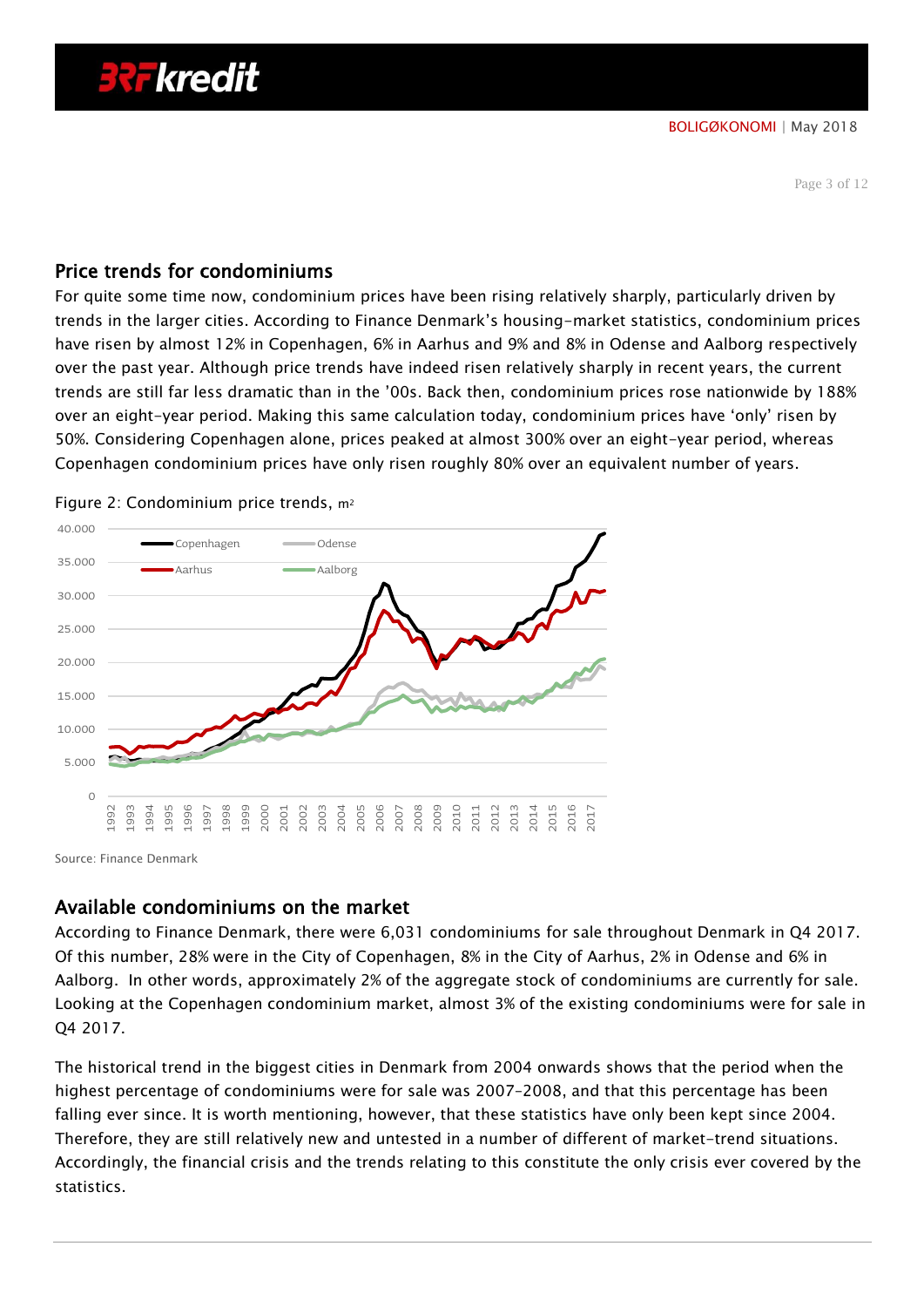# **321 kredit**



Figure 3: Correlation between condominiums for sale and square-metre prices (Copenhagen, Aarhus, Odense and Aalborg)

Source: Finance Denmark

Comparing the available stock of condominiums for sale with square-metre price trends for condominiums, there is a correlation between price and supply. When many condominiums are for sale, prices fall and, conversely, when fewer condominiums are for sale on the market, an upward trend is seen. This is consistent with the classic economic theory of supply and demand. All other factors being equal, a smaller selection of homes would contribute to rising prices, and vice versa. As the current number of condominiums for sale is not very high – and below the historical average in Copenhagen and Aarhus – this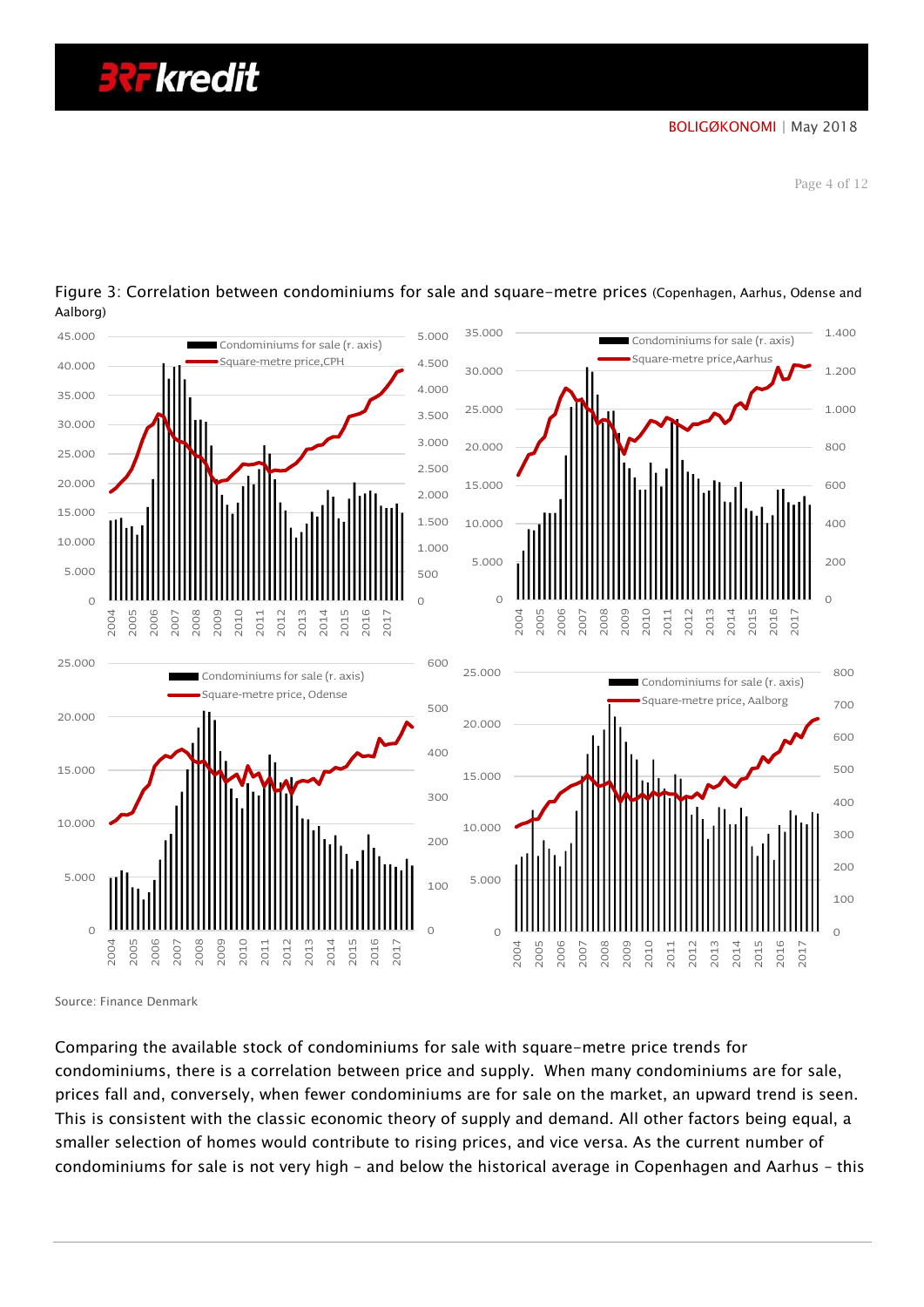is one of several factors that helps exert upward pressure on prices. This effect must be deemed particularly significant in periods of rising population growth.

# Selling periods and property listing prices

The selling periods describe the average time it takes to sell a condominium in the month concerned. The statistics from Finance Denmark show that in April (2018) it took 101 days to sell a condominium in Copenhagen, whereas it took 91 days in Aarhus. The selling periods for condominiums in both Copenhagen and Aarhus are thus below the historical average which is 132 days for Copenhagen and 134 days for condominiums in Aarhus. It should be noted, however, that these figures can fluctuate from one month to the next.



Figure 4: Correlation between selling periods and property listing prices (Copenhagen, Aarhus)

Source: Finance Denmark and in-house calculations

Figure 4 shows that selling periods are closely correlated with property listing prices, i.e. the price that an estate agent estimates that a condominium can be sold for. When property listing prices rise, the selling period is shorter, whereas in the period of declining property listing prices, it generally took longer to sell one's condominium. Offhand, it makes sense that in times of rising prices, there is a faster turnover of condominiums on the market. As rising property listing prices are usually a sign of market optimism, i.e. more people are possibly inclined to buy a home; this could make it easier to sell one's condominium.

# Financial factors

Housing prices are affected by the economic environment. In the short term, housing prices are affected by factors such as interest rate, unemployment, and average income. Besides the interest rate, which is uniform regardless of where you live in Denmark, other factors can differ from one region to the next. In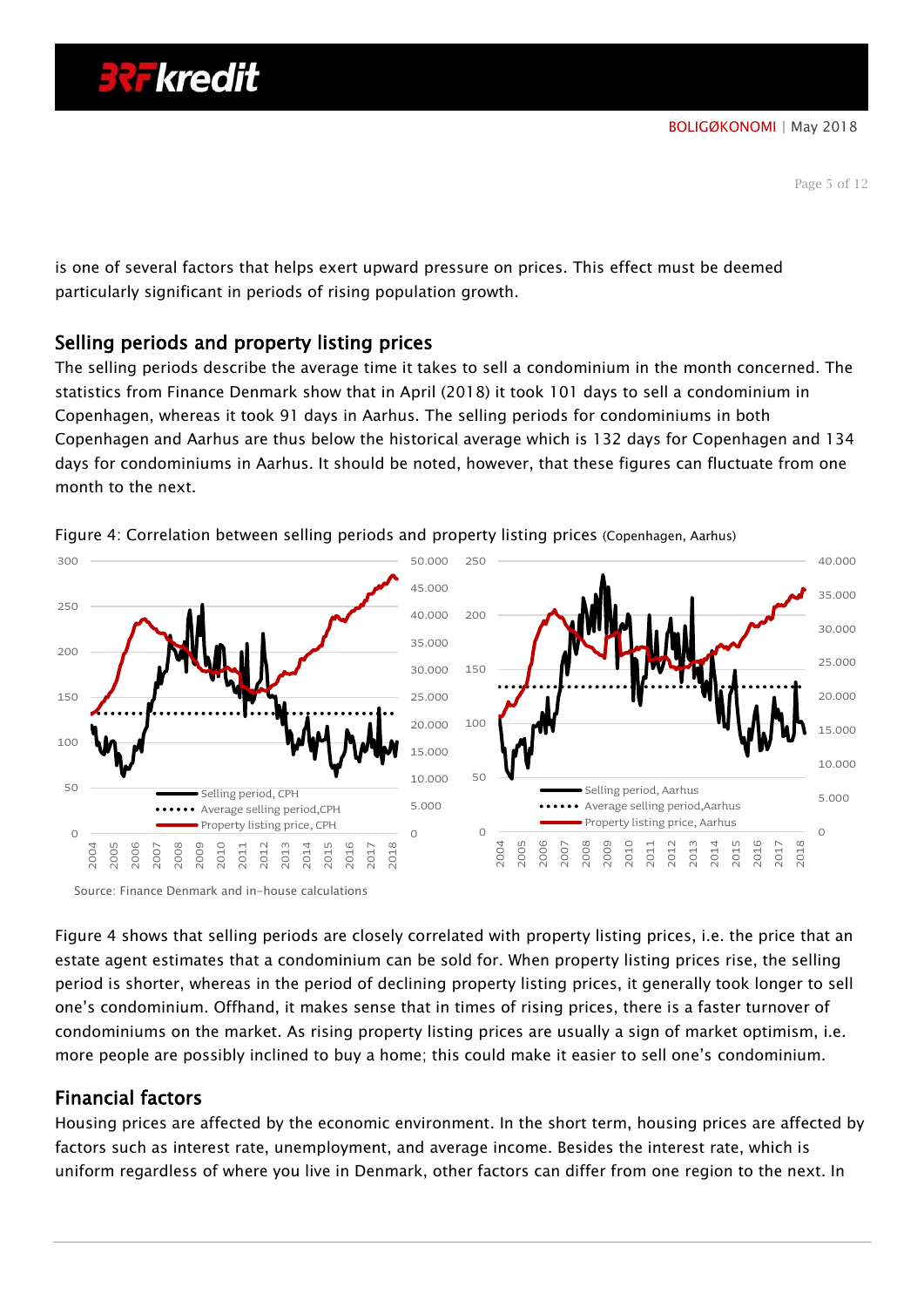Page 6 of 12

addition, housing prices are affected by long-term factors such as demographic trends and the available housing stock. Accordingly, the following sections focus on condominimum price trends and compare them to financial factors in the areas concerned.

## Income

When investing in a home, income is a significant factor, which is why it makes sense that these are correlated. According to Statistics Denmark, the Copenhagen area is one of the geographical areas in Denmark with the highest income-growth rate, measured in terms of per capita GDP. Generally speaking, it makes sense for prices to rise the most sharply in areas with the highest income growth. It seems healthy and natural. The higher the income, the more one can pay for a home, which will result in a higher turnover of homes. At the same time, the higher the income, the higher the housing quality that will be sought on the market. Accordingly, the investment in housing stock will be the greatest in areas where incomes are highest. In itself, this will prompt higher housing prices. As mentioned, housing-price statistics are not adjusted for the quality of the homes concerned. The correlations described here are also verified by the Danish Centeral Bank, which writes in its Quarterly Review no. 4 in 2016 that those who were approved for the purchase of a home in a major city also had the highest income growth. This correlation will presumably intensify in the years ahead, as a result of macroprudential initiatives.

In cities such as Copenhagen and Aarhus, it will even be underestimated in such a context, as there are relatively many residents of major cities who do not contribute to the combined production (income). The percentage of people who cannot be approved to buy a home is simply greater, as students, etc., will usually not be approved to purchase a home based on a student grant and/or loan.



Figure 5: Correlation between income and condominium prices (Copenhagen city area, East Jutland)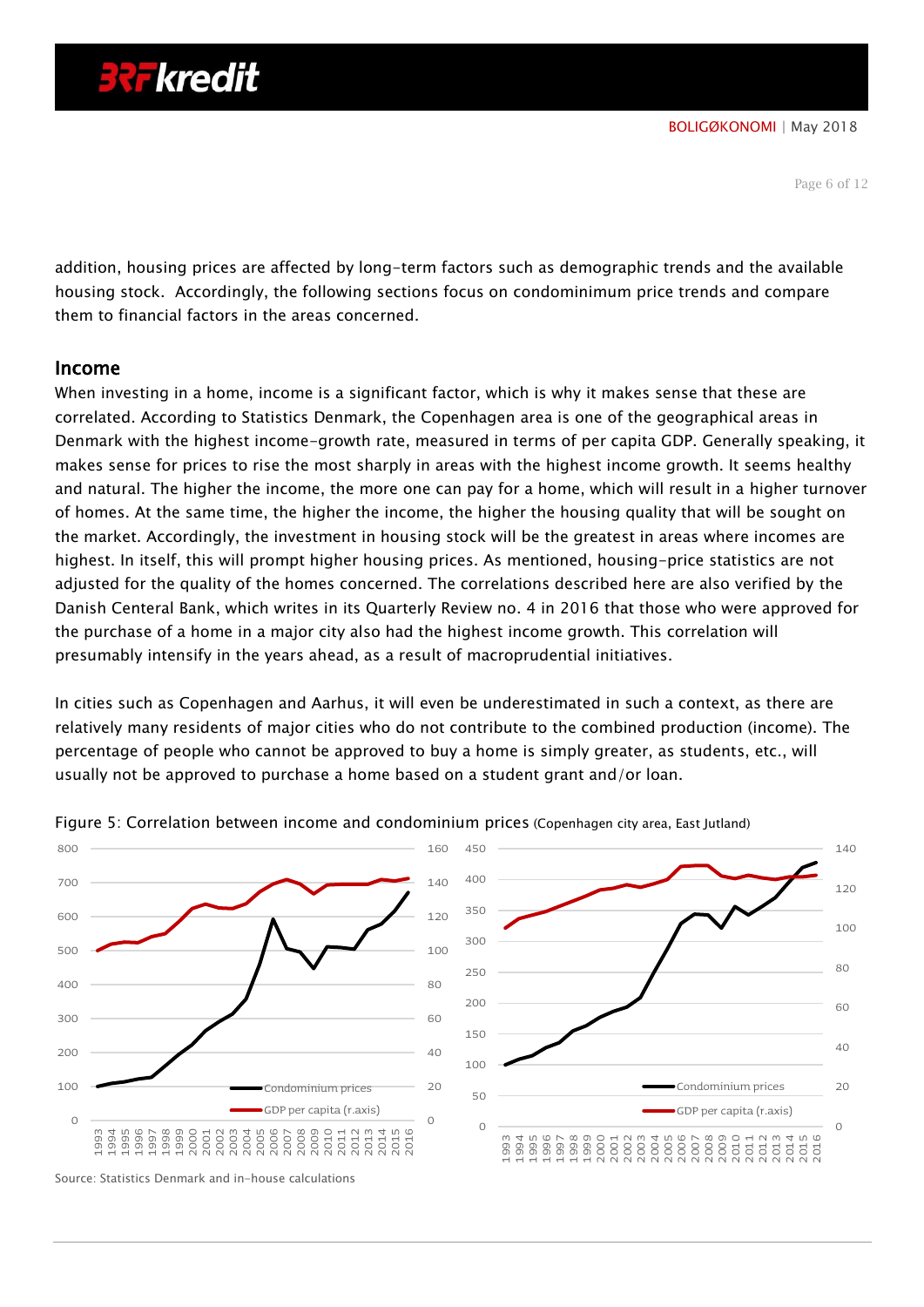Condominium prices are closely correlated with prosperity measured in terms of per capita GDP, and this also supports rising condominium prices. However, condominium prices have risen at a faster rate than incomes. Thus, income growth explains only some of the condominiumprice increase (see Figure 5).

It should be mentioned, however, that the income data available via Statistics Denmark leaves something to be desired, as the data are updated relatively slowly. As Figure 5 shows, the most recent statistics available are from 2016, which is why we must assume that current incomes are higher. This assertion is supported by the data on which the Danish Central Bank bases its analysis in its quarterly reviews, which show that income of condominium buyers in the City of Copenhagen is above the average income.

## Unemployment

Looking at unemployment trends, the rate is declining (see Figure 6). This makes sense, as the per capita GDP is rising. Declining unemployment means that more people are finding work, which results in higher incomes and thus greater prosperity. All other factors being equal, this must mean that more people can afford/have the option of being approved to purchase a home.



Figure 6: Correlation between unemployment and condominium prices (Copenhagen city area, East Jutland)

Source: Statistics Denmark and in-house calculations

This intensifies the demand for housing, which exerts upward pressure on the prices of the available housing stock. This explains why declining unemployment underpins rising prices. Declining unemployment is mirrored in rising employment. In this context, it is interesting that Copenhagen is the only place in Denmark where the employment rate is higher than it was before the financial crisis. This could be a decisive explanation of why housing prices have risen sharply here.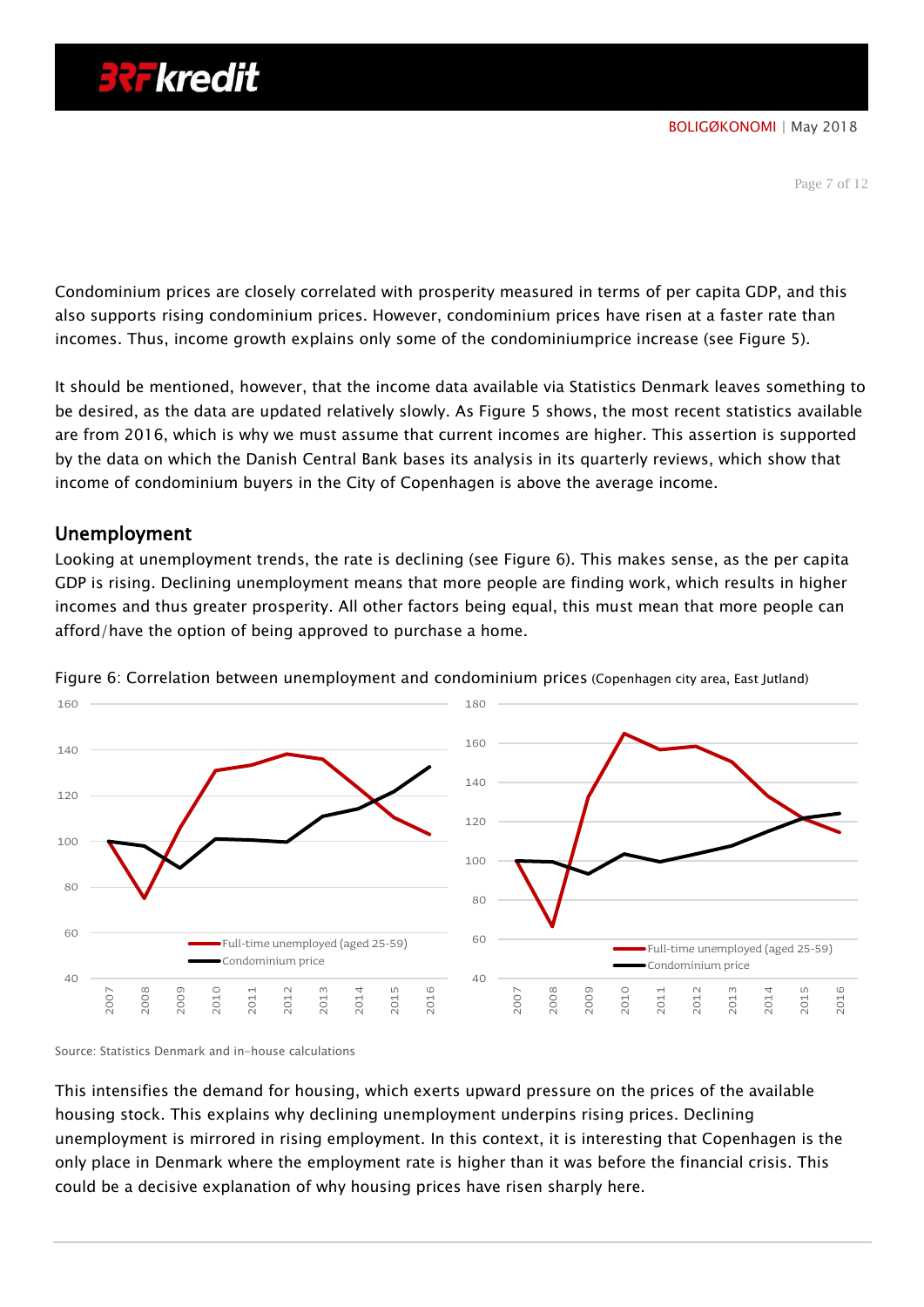#### Interest rates

Generally, there is a short-term financial correlation between interest rates and housing prices. When interest rates increase, housing prices decline, as, all other factors being equal, it becomes more expensive to borrow money to buy a home. Conversely, when the interest rate declines, this exerts upward pressure on housing prices.

Comparing the 30-year mortgage-credit interestrate trends with condominiumprice trends from Copenhagen city area and East Jutland Province, we see this exact same general correlation (see Figure 7). This means that the current low rate of interest exerts upward pressure on prices and becomes one of the causes of the rising condominium prices we are currently witnessing.



Figure 7: Correlation between interest rates and condominium prices (1992 K1=100)

Source: Statistics Denmark, the Danish Central Bank and in-house calculations

# Demography

Demographic trends also affect condominium prices in the long term. The higher the population, the greater the need for housing. According to population projections from Statistics Denmark, the population of larger cities in Denmark will continue to grow. Thus, demographic trends will increase the demand for housing in the larger cities for many years ahead.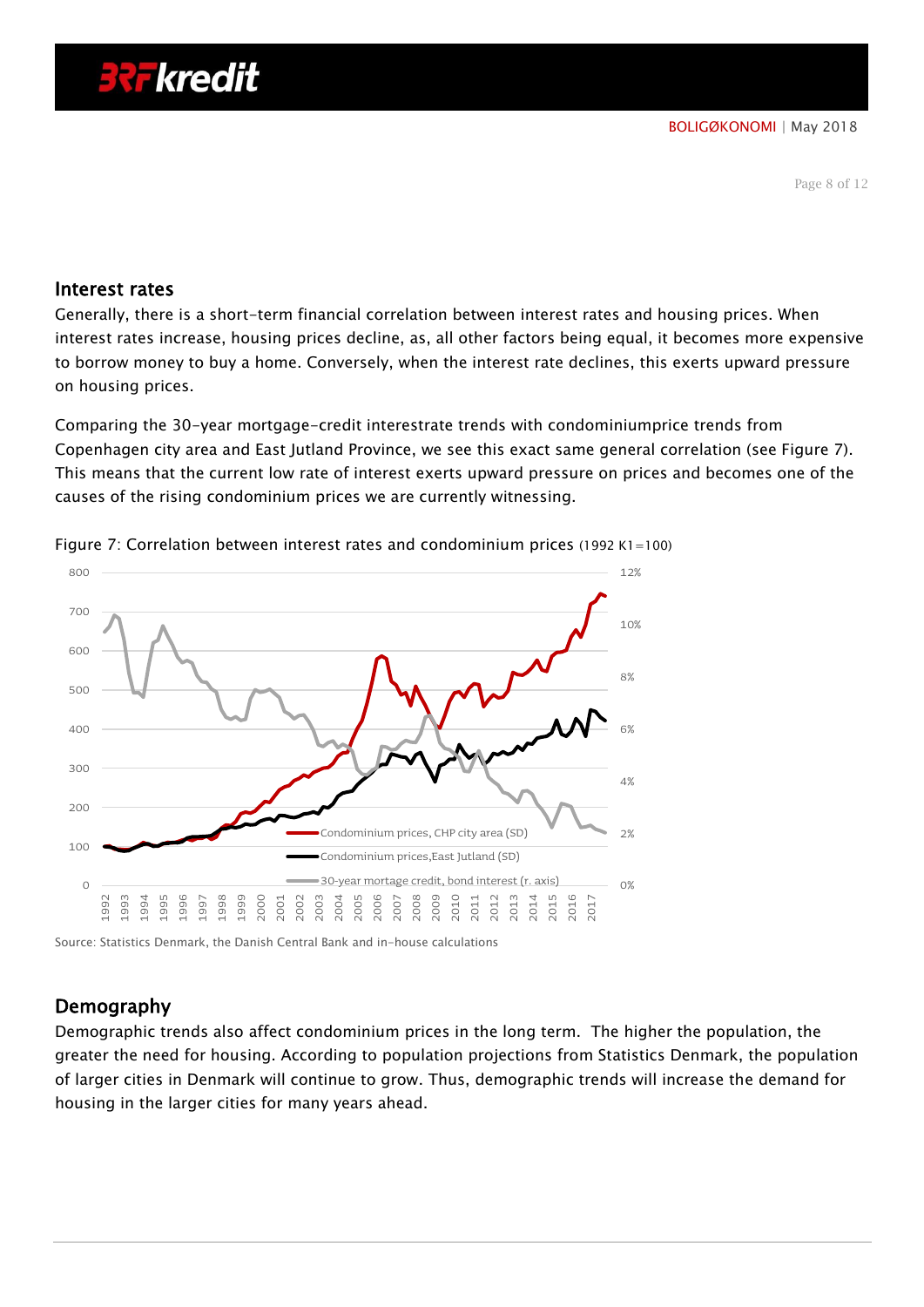For instance, Copenhagen's adult population (aged 18 and older, Figure 8), will increase by more than 60,000 over the next decade. Looking all the way forward to 2045, which is the extent of Statistics Denmark's projections, the population will increase by 24% compared to 2018.

Population growth will increase the demand for housing, which will exert structurally upward pressure on prices compared to the existing housing stock.



Figure 8: Population projection (Copenhagen, Aarhus)

Note: The population projection is based on historical data concerning population make-up in terms of gender, age and national origin, as well as fertility, mortality rate, emigration and immigration and relocation. Source: Statistics Denmark and in-house calculations

# Lending growth

Another parameter worth including in determining whether a bubble exists is the growth of loans. Comparing lending trends with condominium price trends provides insight into whether a credit bubble exists. It is worth mentioning that the statistic for gross new lending comprises both new loans and converted loans. This means that in periods when it is advantageous to convert loans, there will presumably be a sharp rise in lending. Thus, a gross-lending increase is not only synonymous with housing owners borrowing more money due to rising housing prices. Lending that increases more sharply than housing prices over an extended period is a point that requires special attention, however.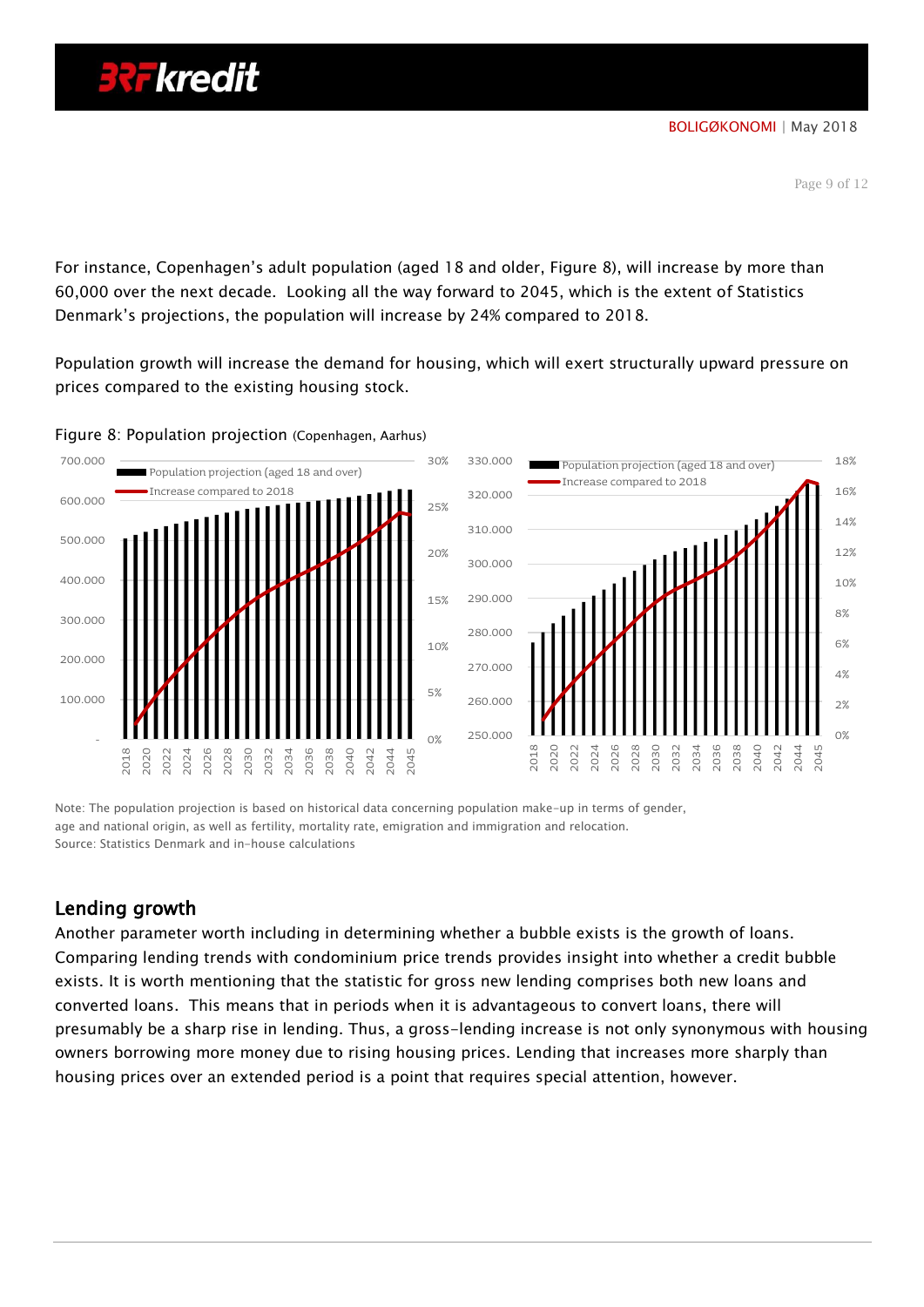Page 10 of 12



## Figure 8: Correlation between gross lending and Square-metre prices

That said, we have just been enriched by new research based on microdata collected by mortgage-credit institutions. The research shows that when homeowners increase their debt, it is relatively quickly reduced afterwards and generally has little effect on consumer spending, for example. Higher household debt is typically explainable by the consumption of more costly durable consumer goods, which explains the close correlation between household debt with car sales, for instance. In the long term, consumer spending levels off, as households do not need a new car every year, which means a higher rate of borrowing cannot explain the decline in consumer spending after a crisis such as the financial crisis.

Recommended reading: Household Debt and Spending During the Financial Crisis: Evidence from Danish Micro Data∗,

[https://docs.google.com/viewer?a=v&pid=sites&srcid=ZGVmYXVsdGRvbWFpbnxhc2dlcmxhdWFuZGVyc2V](https://docs.google.com/viewer?a=v&pid=sites&srcid=ZGVmYXVsdGRvbWFpbnxhc2dlcmxhdWFuZGVyc2VufGd4OjFlMTc2MGZjMDVkMzIwMTU) [ufGd4OjFlMTc2MGZjMDVkMzIwMTU](https://docs.google.com/viewer?a=v&pid=sites&srcid=ZGVmYXVsdGRvbWFpbnxhc2dlcmxhdWFuZGVyc2VufGd4OjFlMTc2MGZjMDVkMzIwMTU)

# Percentage of household income spent on housing

Looking at the percentage of households' disposable income for housing payments, i.e. interest and taxes, this percentage is far lower today than it was in the '00s (see Figure 10). This is explained by factors such as declining interest, which has made it less expensive to fund a home purchase. Likewise, incomes have increased. Last but not least, condominium prices have not risen as sharply as they did in the '00s.

Source: Finance Denmark and in-house calculations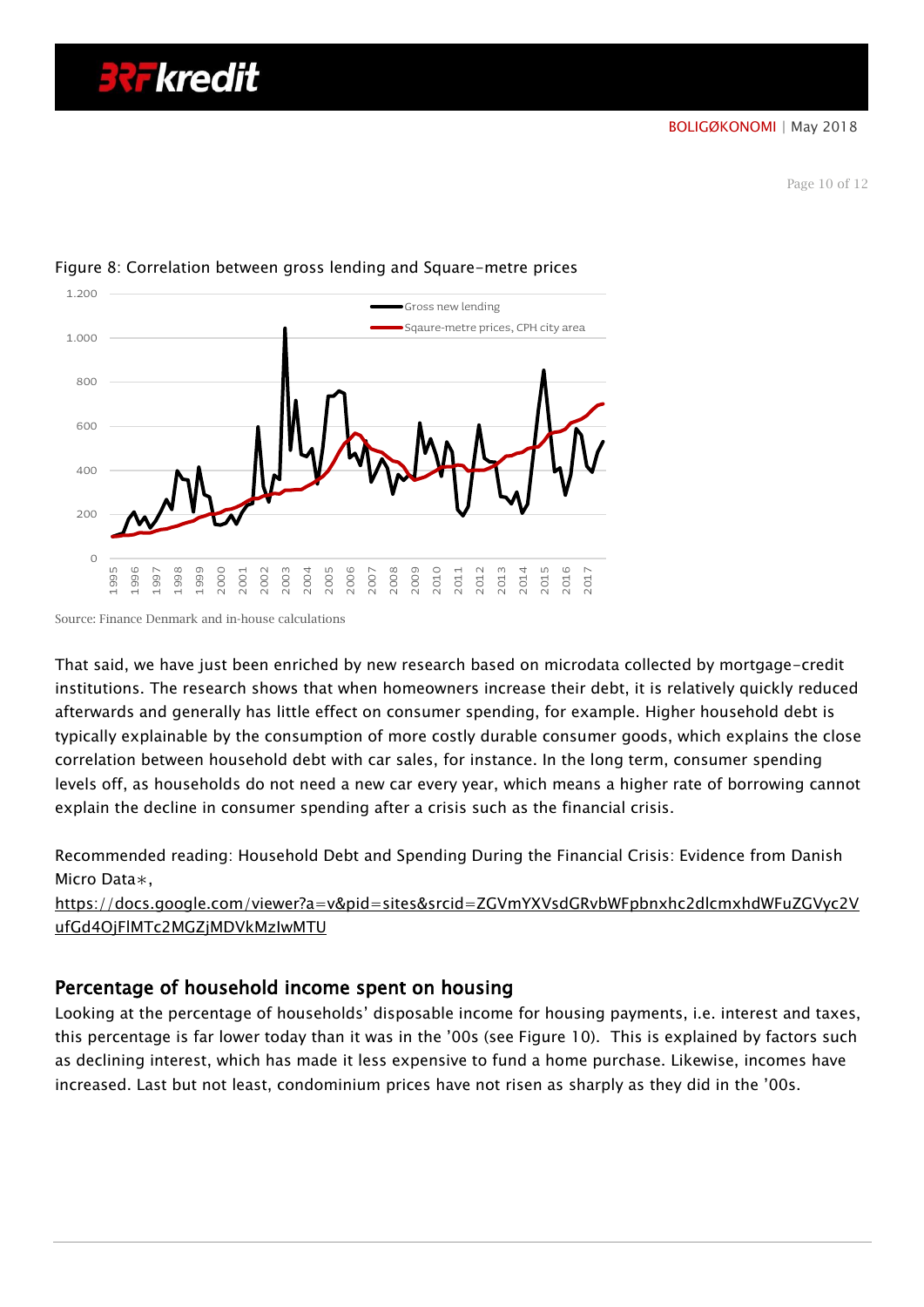

## Figure 10: Housing-payment percentage for condominiums throughout Denmark (2000K1=100)

Note: The housing-payment percentage indicates the amount of households' disposable income used for housing payments, e.g. interest and taxes, for an average home and based on a fixed-rate loan with instalments. The statistic is based on an average condominium of 90 m<sup>2</sup>. In addition, it presumes that the LTV is 100% mortgage credit.

Source: Statistics Denmark, Finance Denmark, the Danish Central Bank and in-house calculations

# **Macroprudential initiatives and a new property-tax package**

Several macroprudential regulations have been implemented in the past few years. The initiatives are intended to protect against any bubbles forming on the housing market and to minimise the number of deeply indebted borrowers, to reduce vulnerability to interest-rate increases and possible declines in housing prices. The initiatives can have a transitory inhibiting effect on the housing market, as they set limitations to what customers may borrow and which type of loan they may choose.

## Property-tax package

The new property-tax package bases property taxes on new property valuations and taxation rates from 2021. This means that almost anyone who buys a condominium after 2020 will incur a higher property tax than today. This is due to the fact that the property tax for condominiums has previously been assessed at a very low level, and the new rules pave the way for a sharp increase in the land value. Thus, higher property taxes could exert downward pressure on apartment prices after 2021, particularly at the upper end of the market. This is also emphasised in a new analysis from Danish Central Bank: 'Property-tax agreement will stabilise housing prices' (September 2017).